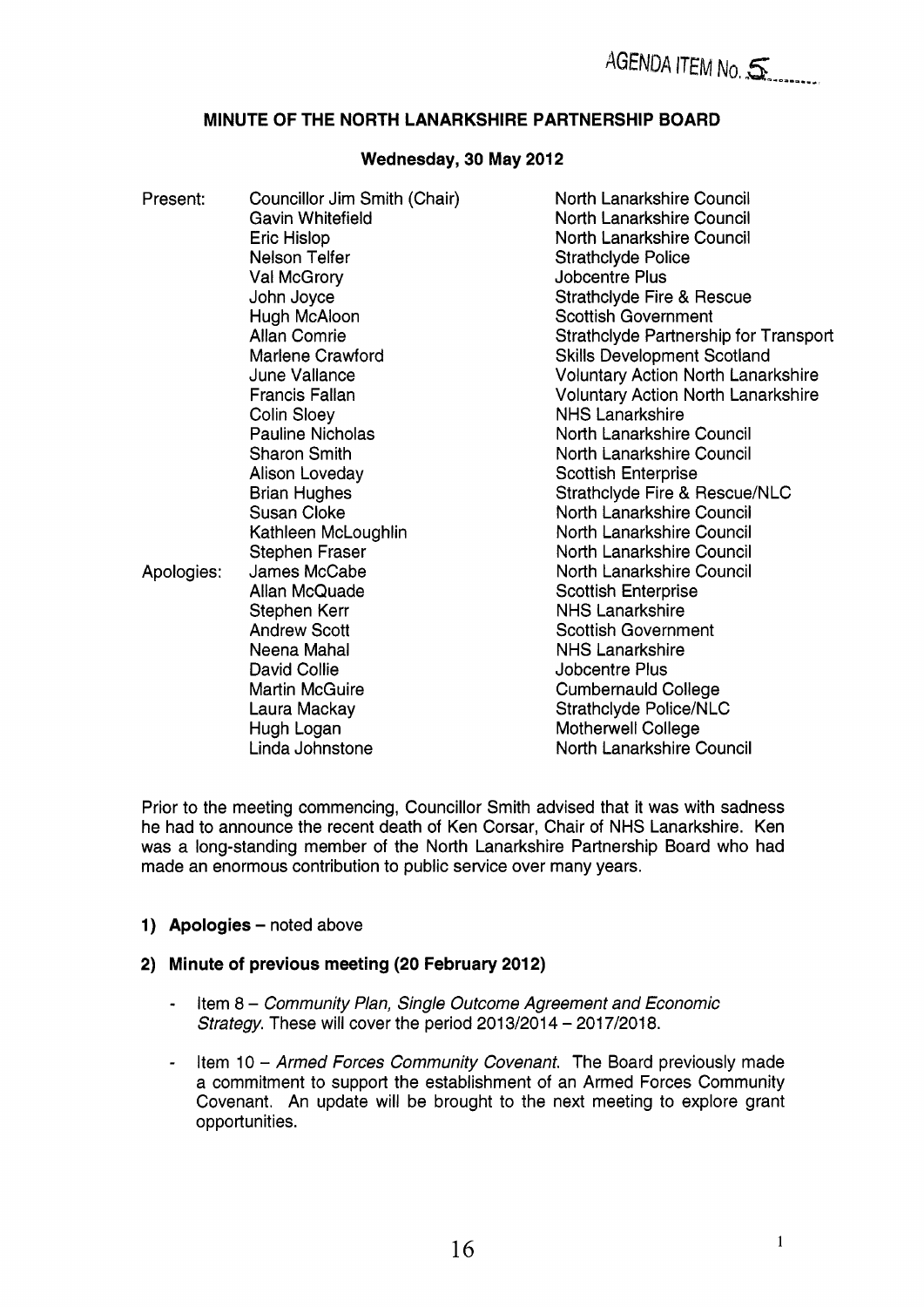# **3) Matters arising**

- *€SOL (English for Speakers of Other Languages) Funding Application 2072-2073.* The funding application of **f49,802** has been accepted.

# **4) Community Planning Review Statement of Ambition**

The Scottish Government and CoSLA Leaders recently agreed Scotland's first Statement of Ambition which is about how to improve the way local services are delivered. The Statement is the first step in a major review designed to put The Statement is the first step in a major review designed to put Scotland's *"community planning partnerships at the centre of an outcomes approach to public services in Scotland".* The Statement covers public services provided to communities by Councils, emergency services and other public agencies.

The full Statement is attached as Appendix **1** to the Board paper and can also be accessed at

www.scotland.aov.uk/News/Releases/2012/03/statementofambition **1 503201 2** 

*Action: The Board noted the content of the report* 

# **5) Public Service Improvement Framework (PSIF) Self Evaluation - report and action plan**

Kathleen McLoughlin, Service Improvement, updated the Board on the progress and outcome of the recent PSIF self evaluation exercise which was undertaken following agreement by the Board at its meeting in August **201 1.** 

Two awareness sessions took place in October and November **2011** attended by participants from across the Partnership. A checklist was thereafter completed by the key stakeholders and was analysed and reviewed by the Improvement Service, Scottish Government.

Following a further session (in February) facilitated by the Council's Corporate Service Improvement Team, a finalised Action Plan resulting from the Checklist findings was drawn. Both documents are attached as Appendices **1** and **2** to the Board report.

The Board also heard that work has commenced on the new Community Plan and Single Outcome Agreement and, as a result, the activities within the Outcome Focus section of the aforementioned Partnership Checklist will be developed. Progress on the Improvement Plan will be reported at six monthly intervals to the Board.

*Action: The Board noted the content of the report and agreed to receive six monthly updates.* 

# **6) Local Community Planning update**

Some key developments in relation to community planning and community engagement work undertaken over the last **2** months include -

# *<sup>0</sup>***Community Planning**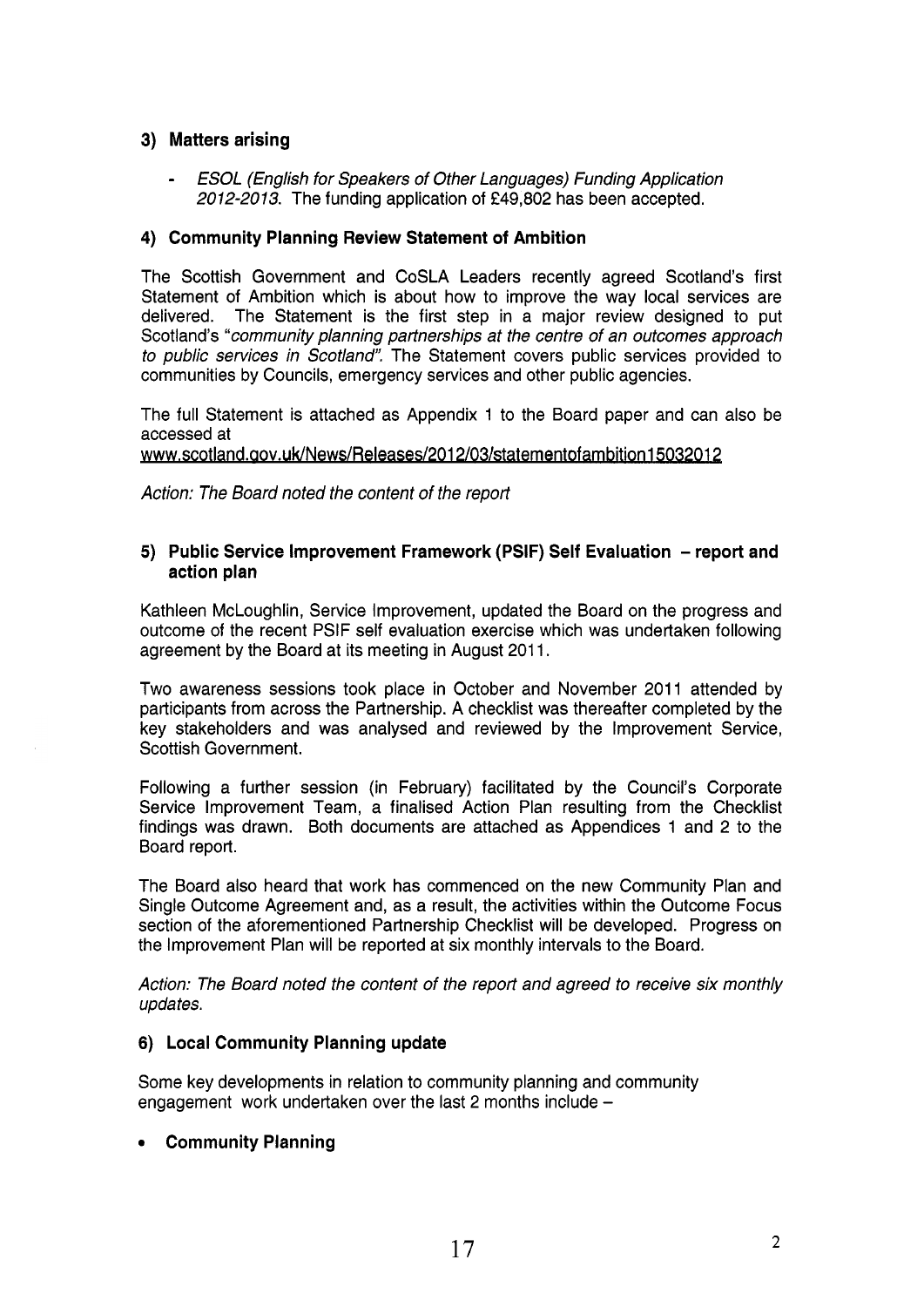Local Area Team (LAT) Action Plans - these are now in place and are the main focus of the work of the LATs.

The actions idenfified in the plans link to the strategic outcomes contained in the SOA and will be measured through the Partnership's performance management framework - PerformNL. Partners were thanked for their contribution to the LAT Action Plans.

*Local Development Programme 207 7/2072-* 67 projects have been delivered totalling £1 million. The Board heard that in order to maximise the projects, funding from Housing and Social Work Services' Estate Based Initiatives budget was added.

*Local Area Partnerships* - the review of operation of the LAPS continues with options expected during summer 2012

*Review of Community Safety Sub Groups (CSSGs) - this is almost complete.* Partners (Strathclyde Police, Strathclyde Fire & Rescue and other partners) have agreed to produce a revised document for use at the CSSGs. It is intended that this will make tasking more straightforward. A process paper will be presented to all six Local Area Partnerships this week.

*Voluntary Sector representation at Local Area Partnerships - a protocol is currently* being drafted (by Kenny Moffat, Voluntary Action North Lanarkshire, and the Community Planning and Partnership team) with a view to the voluntary sector being represented at future Local Area Partnerships.

#### **Community Engagement**

*Participatory Budgeting* - The Community Engagement Team has been awarded £10,000 from Community Learning and Development to assist in the delivery of a participatory budgeting initiative in the Airdrie area over the next year. Progress reports will be submitted to the Board as the work progresses.

*Community Forums* - the dates for Annual General Meetings are currently being finalised by the Community Engagement Officers.

*Annual Reporting* -the Board will receive a full update on community engagement at its meeting in July.

*Action: The Board noted the content of this report* 

#### **7) Community Plan/Single Outcome Agreement 2013/2014** - **201 7/2018**

The Board was updated on the development of NLP's Community Plan and Single Outcome Agreement for the period  $2013/14 - 2017/18$ . The new documents will identify the priorities and outcomes which the Partnership aims to achieve and the indicators to be used to track progress.

Currently, the delivery of priorities and actions within the documents are progressed via the Themed Partnership Working Groups. The themes within the plan have recently been reviewed by the NLP Officers' Group and the proposed changes are  $-$ 

- The "Regeneration" and "Environment" themes will be combined to become "Regeneration"
- The "Lifelong Learning" theme remains, with an additional remit of volunteering and capacity building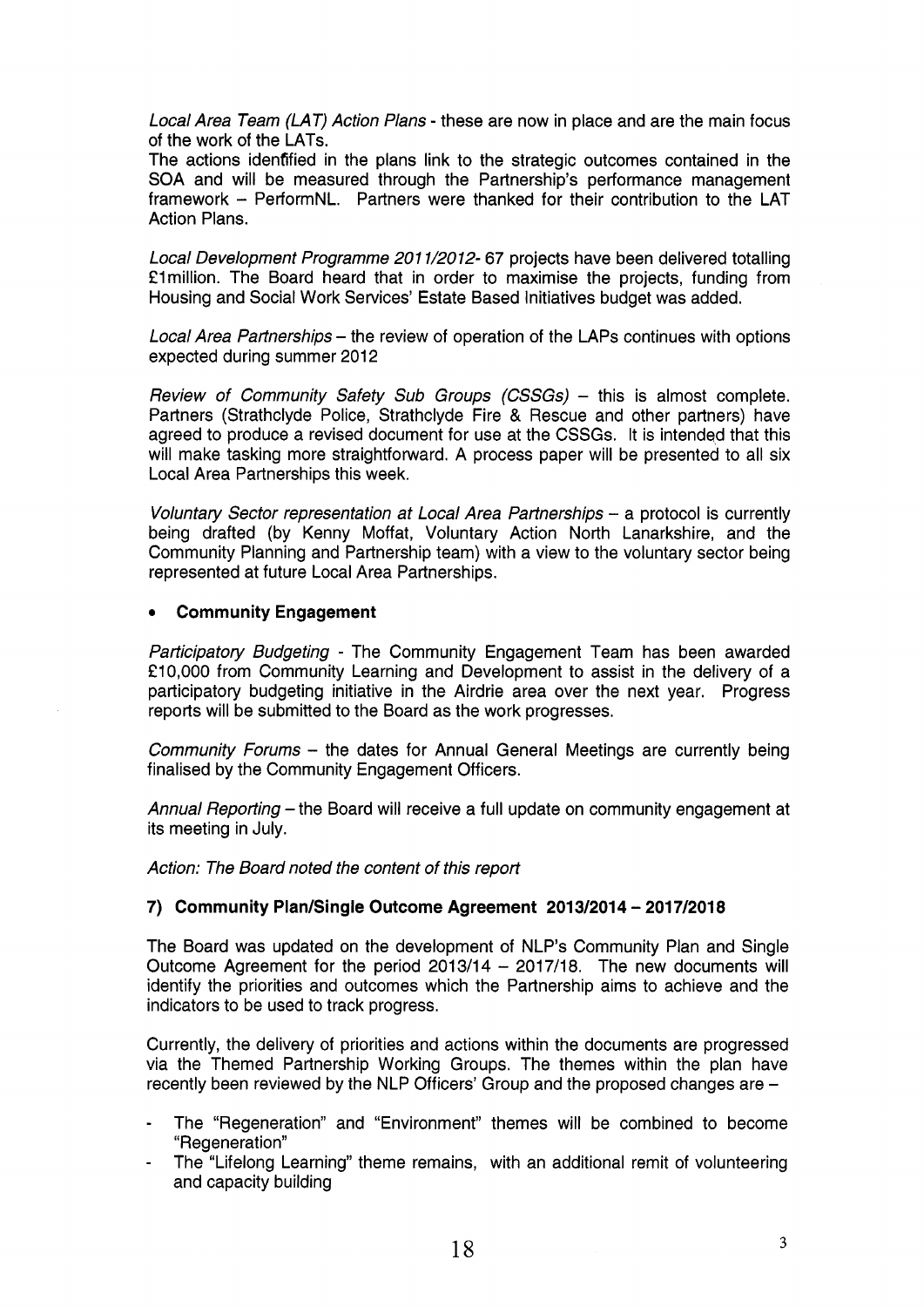- The "Community Safety" theme will include emphasis on organised crime and will be delivered by the Community Planning team and link to existing Community Safety Partnership structures.
- "Developing the Partnership" this will become a new theme focusing on systems and processes which support the North Lanarkshire Partnership and the current NLP Officers' Group will be reformed as "Developing the Partnership Working Group". Included in this theme will be a focus on resource management (e.g. finances, people issues)

The Board report provided full details on the revised themes and their proposed priorities and outcomes.

*Action: The Board noted the proposed revisions and agreed that the Community Safety theme will not be aligned to one of the four Partnership Working*  groups/Themes but will be managed by the Community Planning and Partnership *team and that appropriate arrangements will be considered in relation to governance and reporting. This will also assist with the Single Police and Fire Force aims of local reporting and accountability.* 

# 8) Citizens' Panel - Transport survey results

Stephen Fraser updated the Board on the Citizens' Panel Transport survey which is the final consultation carried out as part of the Partnership's 3 year programme of citizen engagement. Appendix 1 of the report provides detailed key findings from the core questions on transport and also some additional information is contained on adult and child protection as well as the impact of the current economic downturn. The following is a summary of the transport survey  $-$ 

- 1,192 panel members completed the survey (52% response rate)
- Transport choices - Car users **67%'** Bus users 21%; walking - 5%; train 5%
- Public transport  $-41\%$  use public transport at least once a week

Full details of the Citizens' Panel results are contained as Appendix 1 to the Board report and can also be accessed at www.northlanarkshire.gov.uk

A discussion took place around some of the headline statistics in relation to the economic downturn and community transport issues.

*Action: The Board noted the content of the report and agreed that a report will be presented to next meeting from SPT in relation to the Community Transport scheme and subsequent progress in relation to the action plan. Pauline Nicholas to progress.* 

#### **9) Celebrating Lanarkshire 2013**

The Board heard of the proposed initiative "Celebrating Lanarkshire 2013" (CL13) which will present a year long celebration of Lanarkshire's achievements, as represented by famous and successful individuals who originated from Lanarkshire over the last 200 years. The development and implementation of the event will be lead by North and South Lanarkshire Councils.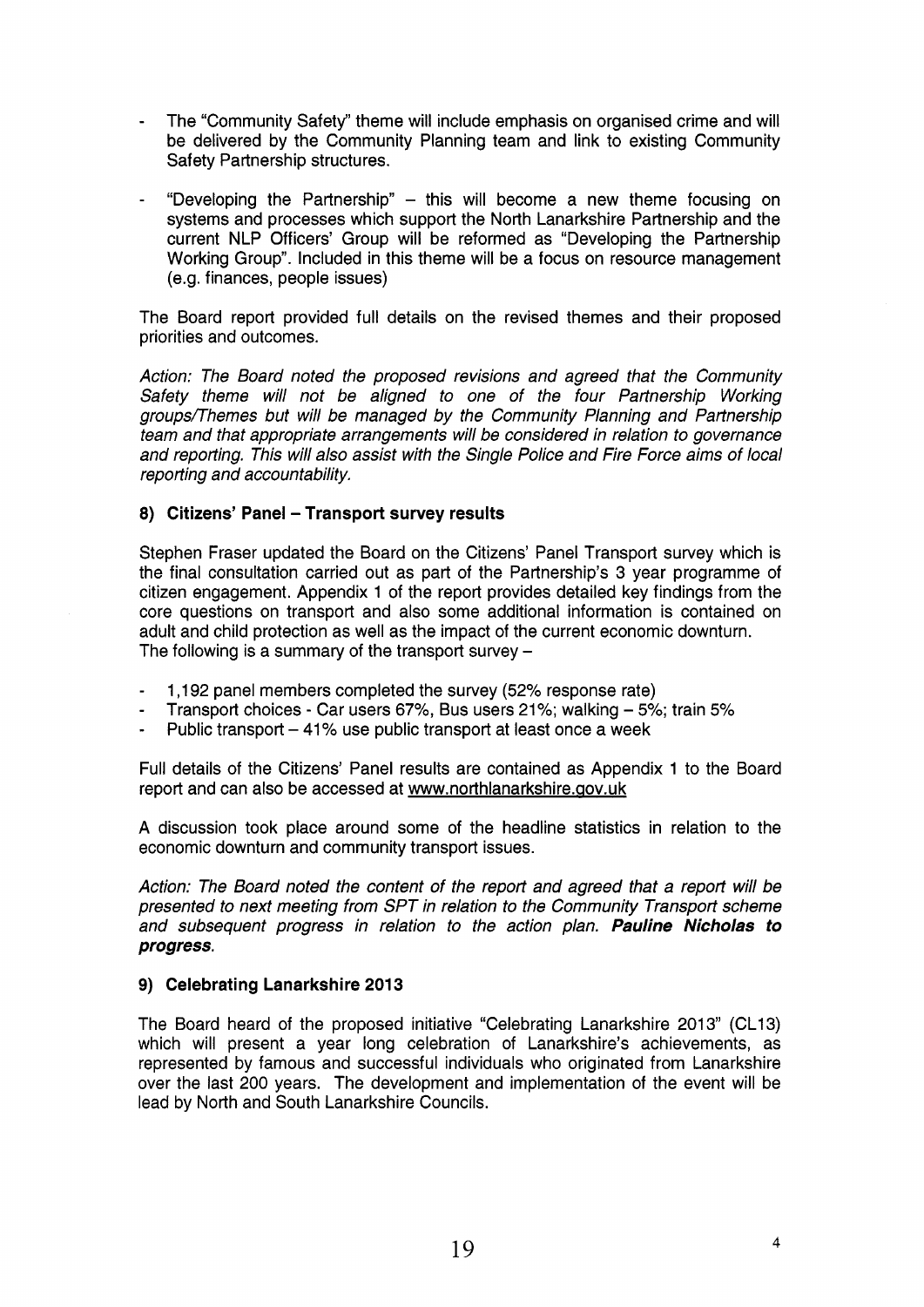In **2009/2010,** New Lanarkshire Ltd (NLL) commissioned a study into the possibility of a cultural celebration being staged in **2013.** The study revealed that there was considerable interest in the concept of this event; that it would be positive for Lanarkshire; and that there would be support from the public. The aim of CL13 is to -

- recognise and promote the achievements of Lanarkshire
- enhance Lanarkshire's position, image and continued growth
- create economic and cultural awareness across the wider Lanarkshire area
- develop an ongoing legacy for social and cultural activity across Lanarkshire

Funding for the proposed CL13 event will be met within existing resources and opportunities to secure external funding are currently being explored. An **f80,000**  funding bid was recently secured from Creative Scotland through its Cultural and Tourism funding strand.

*Action: The Board noted the content of the report* 

#### **10) Scottish Enterprise 2012-2015 Business Plan**

Alison Loveday summarised Scottish Enterprise's **201 2-201 5** Business Plan.

**3** key areas in the Plan are

- Increasing support to growth companies
- Support growth sectors which have the biggest opportunity to create jobs
- Increase its footprint in new growth markets

**5** priorities for Scottish Enterprise are -

- **Renewables**
- Growth companies
- International trade and investment
- **Innovation**
- Low carbon

The companies with whom Scottish Enterprise engage employ **330,000** people and have a combined turnover of **f75** billion. Full details of the Business Plan can be accessed at www.scottish-enterprise.com

*Action: The Board noted the content of the report.* 

#### **11) Electric Vehicles**

The Board was updated on progress with the electric vehicle scheme which was introduced in 2010 with a view to providing efficiency savings and reducing car usage and emissions. The Board was reminded of the funding received from the<br>Government towards this scheme. Grant funds claimed for 2011-2012 total Government towards this scheme. **€236,354.** 

To date, **12** electric cars and associated infrastructure have been purchased together with **2** electric street cleaners and additional charging points located at sites across North Lanarkshire.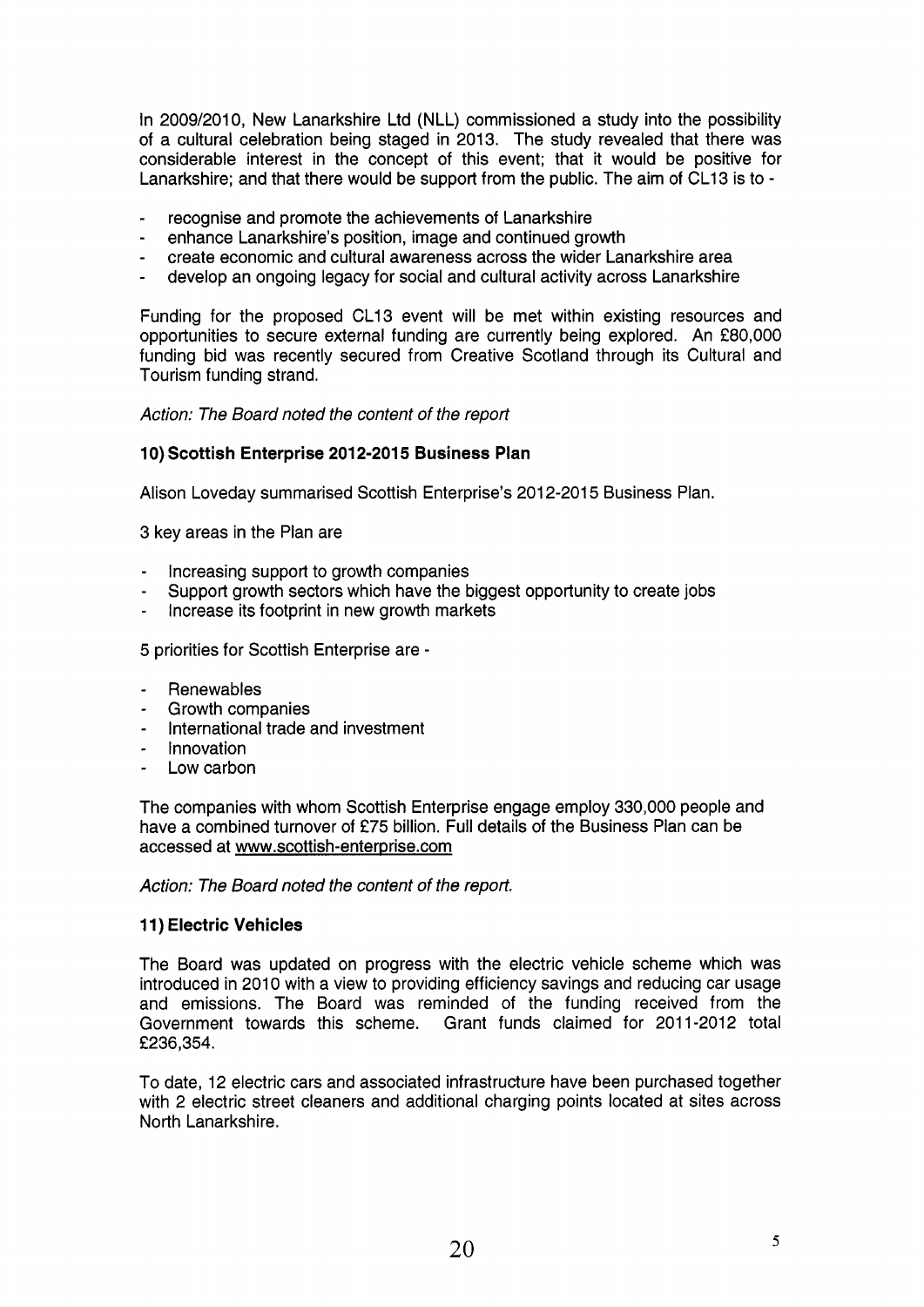Discussions are ongoing to explore the possibility of Strathclyde Police accessing the cars on a bookable basis. Further discussions on this will take place at a later date with Strathclyde Fire & Rescue and NHS Lanarkshire. It was also agreed that options to increase the planned use of these cars be extended to the Voluntary Sector

*Action: The Board noted the content of the report. Pauline Nicholas to progress* 

#### **12) North Lanarkshire Economic update (including Economic Strategy update)**

*Job Seekers Allowance Unemployment* - this increased to a new high of 12,714 in March 2012, before reducing to 12,050 in April.

*North Lanarkshire's Working (NLW) performance - NLW continues to support* unemployed residents into employment with 5,000 people supported in training and advice during April  $2011 -$  March 2012

*Youth Investment Programme - January-March 2012 saw a constant rise with 3,795* young people now claiming JSA (10% of the 18-24 years population).

*North Lanarkshire's Local Economic and Regeneration Strategy - The council is in* the process of producing a new Strategy for North Lanarkshire. During the summer months, a period of consultation will take place with businesses, residents and partners to ascertain what they consider to be the main priorities for the area and how these priorities can be addressed. An on-line consultation will also be available on the Council's website [www.northlanarkshire.aov.uk](http://www.northlanarkshire.aov.uk) as well as [www.VisitLanarkshire.com](http://www.VisitLanarkshire.com)

The Strategy will be produced in time to link with the launch of the Corporate and Community Plans.

The Board noted the content of the report and agreed that future economic updates include information relating to Welfare Reform and its impact. In addition, it was agreed that the consultation framework around the Economic Regeneration Strategy be aligned to the timescales for consultation on the new Community Plan and **SOA.** 

*Action: The Board noted the content of the report and Head of Regeneration and Infrastructure to progress* 

#### **13) Third Sector update**

*Voluntary Sector Conference 2072* - this took place on 10 March at Cumbernauld New Town Hall and was attended by over 100 delegates. This year's theme was *"Challenging Times, Positive Solutions".* A number of speakers, including Alex Neil MSP (Cabinet Secretary for Infrastructure and Capital Investment), delivered informative and interesting keynote speeches each of whom recognising the value of the voluntary sector.

*Voluntary Sector representative to the NLP Board - Francis Fallan, has been re*elected as the Third Sector representative to the NLP board (2012- 2014) with a majority vote of 52%.

*Action: The Board noted the content of the report.*